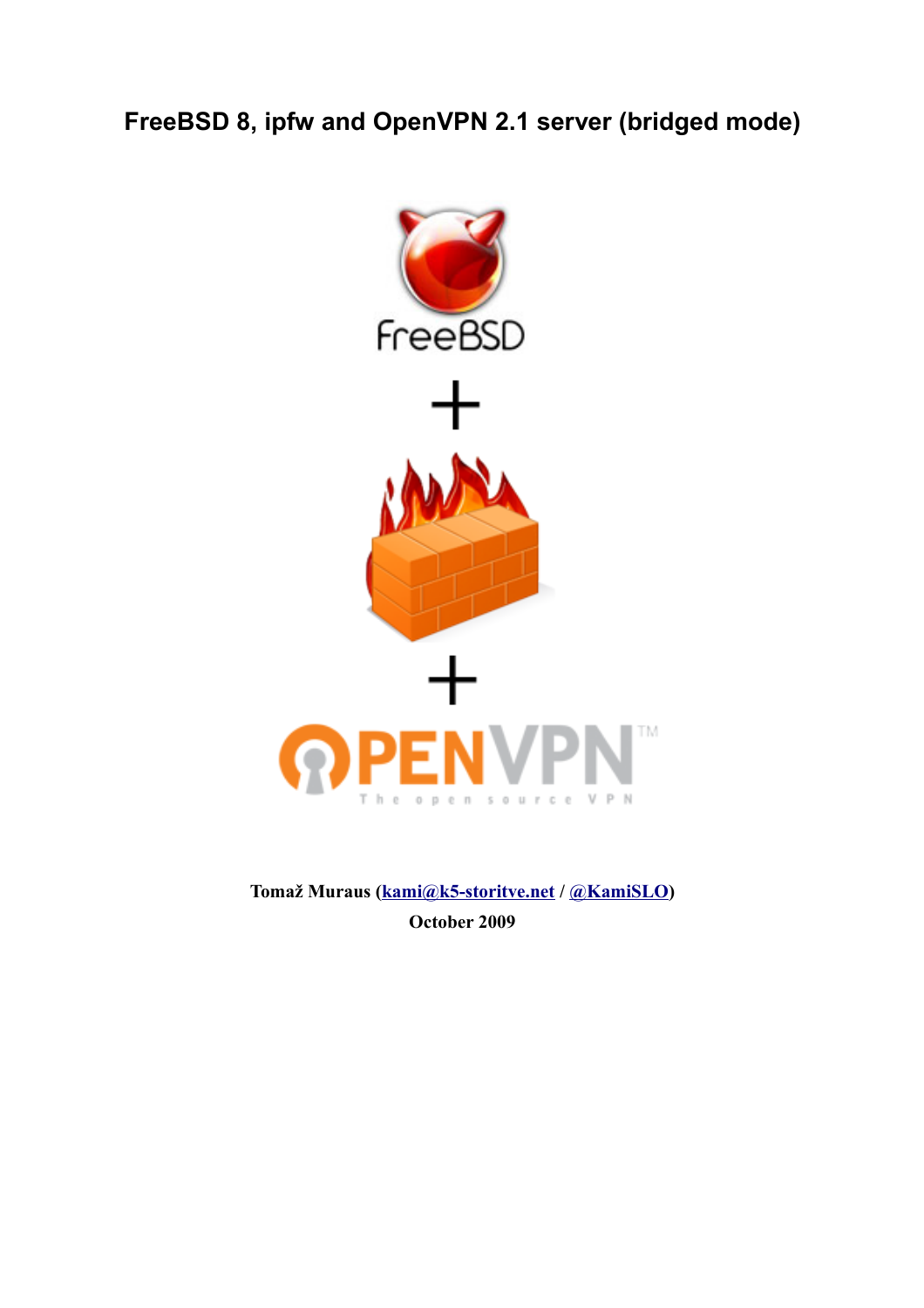# 1. Table of contents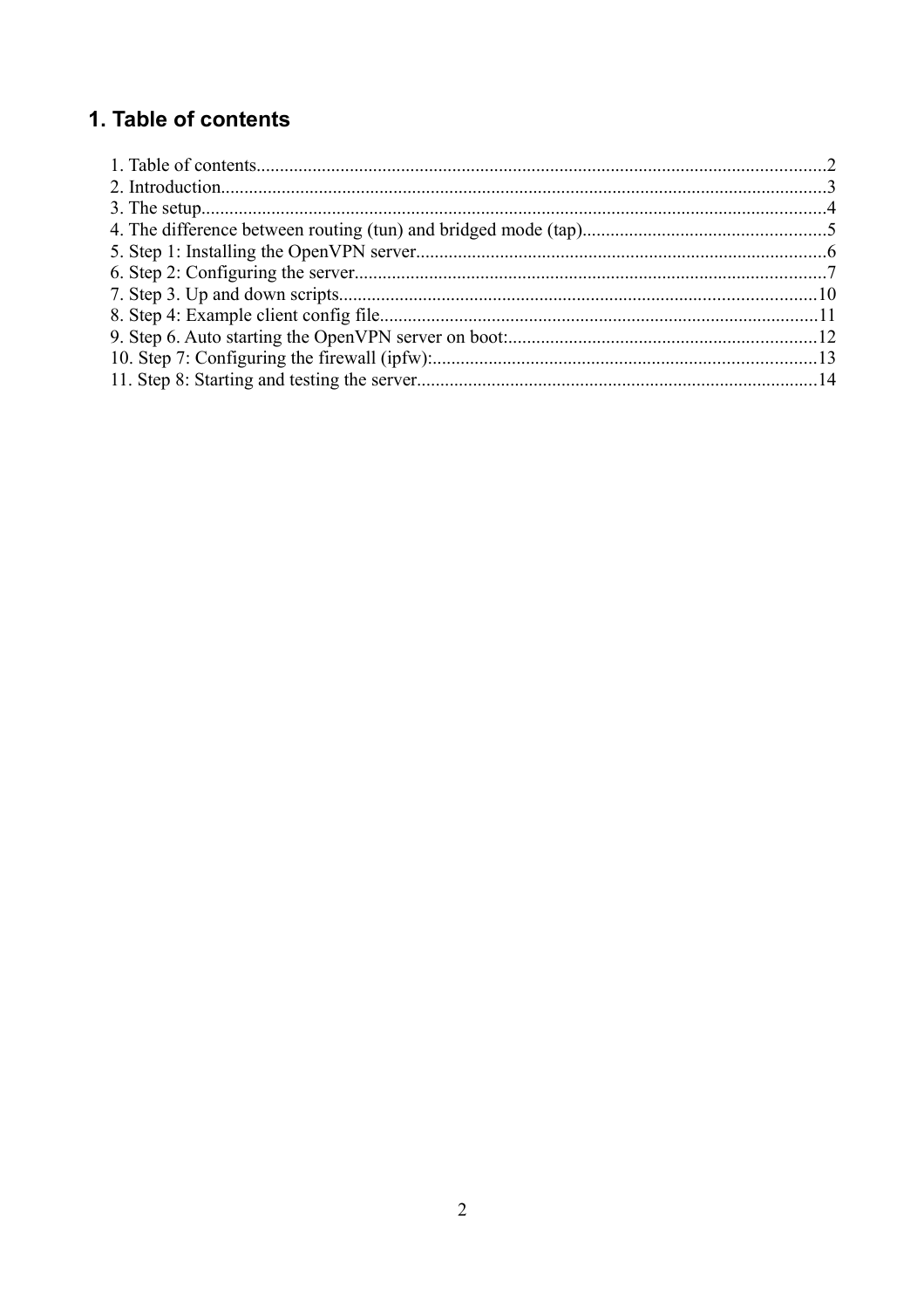## **2. Introduction**

In this article, I will describe how to get OpenVPN 2.1 server up and running in bridged mode on FreeBSD 8.0.

Actually, when I was writing this article, FreeBSD 8.0 production a.k.a. stable release was not yet available, but in any case, this should work on the production release when it's out and most likely on FreeBSD 6 and 7 as well.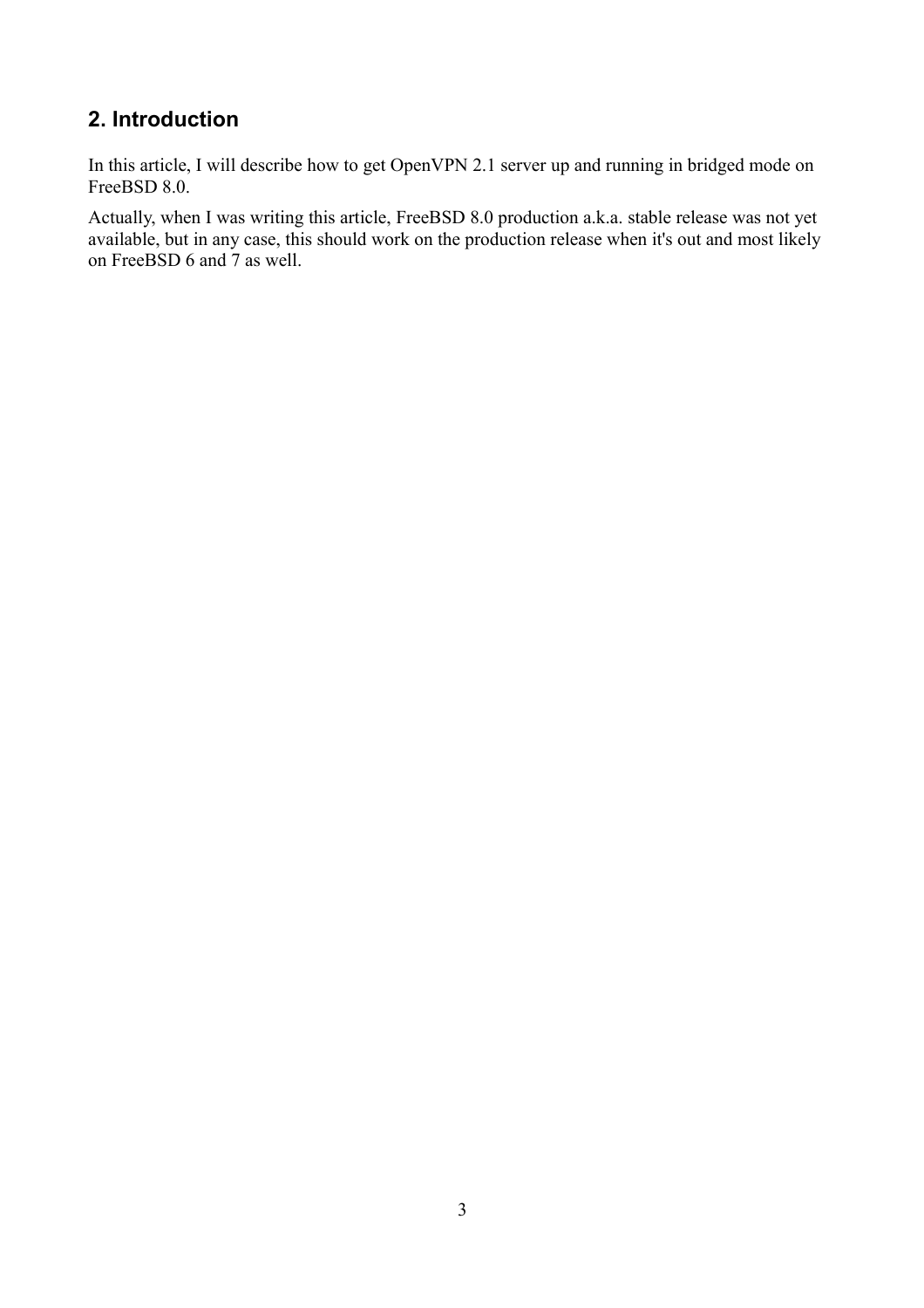# **3. The setup**

For the purpose of this article I will assume we are using the following setup.

#### **Network:**



| $\mathbf{W}$ hat                                               | <b>IP</b> address / range |
|----------------------------------------------------------------|---------------------------|
| $\parallel$ Local gateway (router)                             | $\parallel$ 10.0.0.1      |
| Local IP address (FreeBSD and VPN server) $\parallel$ 10.0.0.2 |                           |
| VPN client address pool                                        | $10.0.0.100 - 10.0.0.50$  |

#### **Interfaces:**

| <i>Interface</i>   | <b>Value</b> |
|--------------------|--------------|
| Ethernet interface | $\ $ bge $0$ |
| $\ $ Tap interface | ∥tap0        |
| Bridge interface   | bridge0      |

### **Other server related settings:**

| ∥Name                                                                       | <b>Value</b>                       |
|-----------------------------------------------------------------------------|------------------------------------|
| OpenVPN server port                                                         | 22222                              |
| OpenVPN protocol                                                            | <b>UDP</b>                         |
| OpenVPN config files directory                                              | /usr/local/etc/openvpn             |
| OpenVPN config file location                                                | /usr/local/etc/openvpn/server.conf |
| Root certificate file location                                              | $/usr/local/etc/openvpn/ca.$ crt   |
| Server certificate file location                                            | /usr/local/etc/openypn/server.crt  |
| Server key file location                                                    | /usr/local/etc/openvpn/server.key  |
| Diffie Hellman parameters file location   /usr/local/etc/openypn/dh1024.pem |                                    |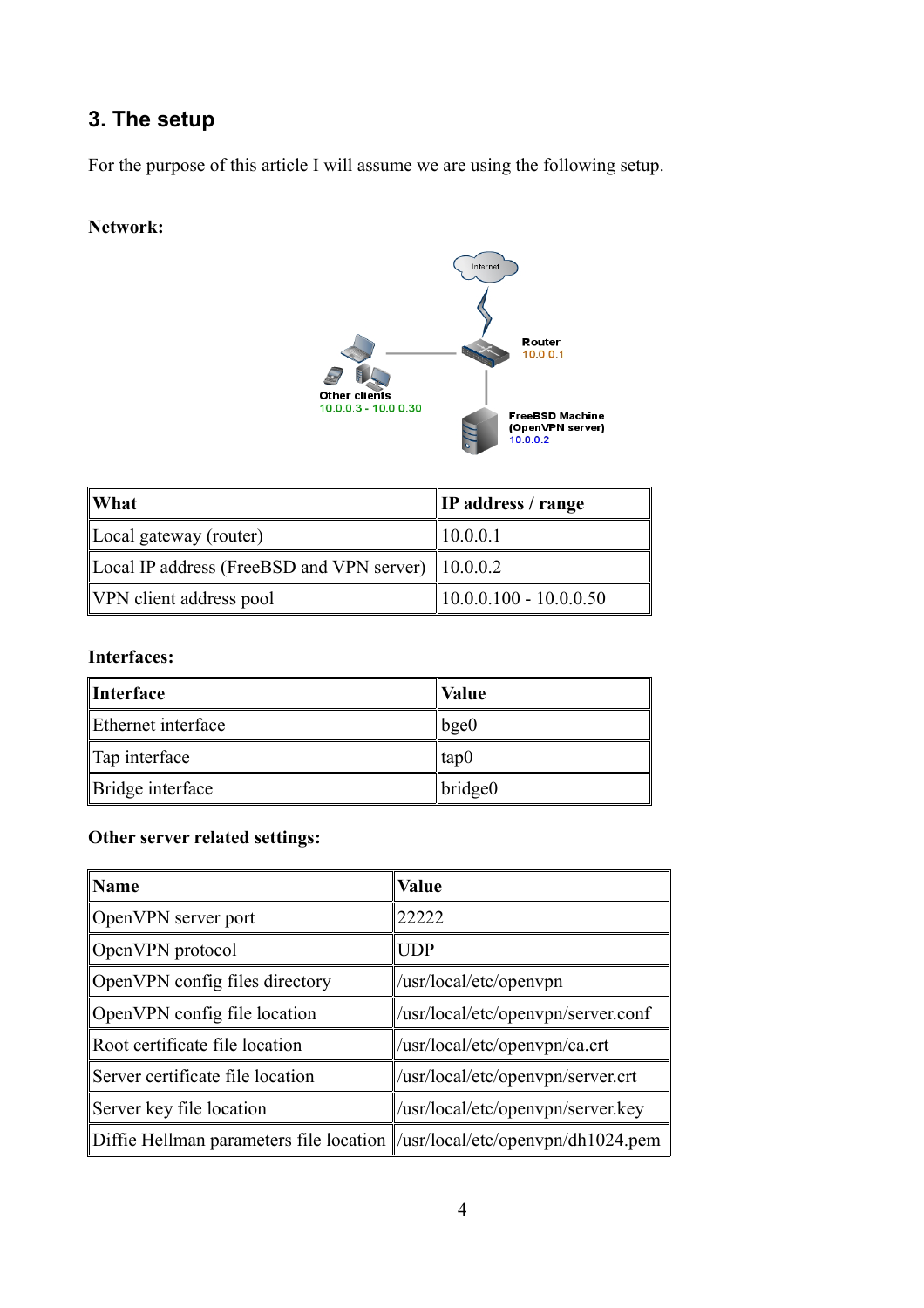# **4. The difference between routing (tun) and bridged mode (tap)**

I won't go into the details here, because the [official documenation](http://openvpn.net/index.php/open-source/faq.html#bridge1) explains it pretty nicely.

The fundamental difference is, that when a client connects to a VPN server running in a bridged mode, it is assigned an IP address that is a part of the remote physical Ethernet subnet and is then able to interact with other machines on the remote subnet as if it were connected locally - each client's tap interface will be assigned an IP address that is a part of the server's LAN (that is why the VPN client address pool must be in the same subnet as the server LAN subnet).

Getting OpenVPN server to work on this setup in routing mode can be a bit trickier because it requires you to manually change the routing tables and the OpenVPN subnet must be different then the client private LAN subnet.

For example, if you use *192.168.0.0./24* as your VPN subnet and you try to connect to this VPN server from the place which uses the same subnet for its LAN (like Hotel, Internet Caffe or some open wireless network) you will encounter a routing conflict, because the client machine won't know if the *192.168.0.1* refers to the local place's gateway or the same address on the VPN.

In case like this, you should select such subnet for the VPN which you are less likely to encounter for example *10.0.0.0/8* or *172.16.0.0/24*.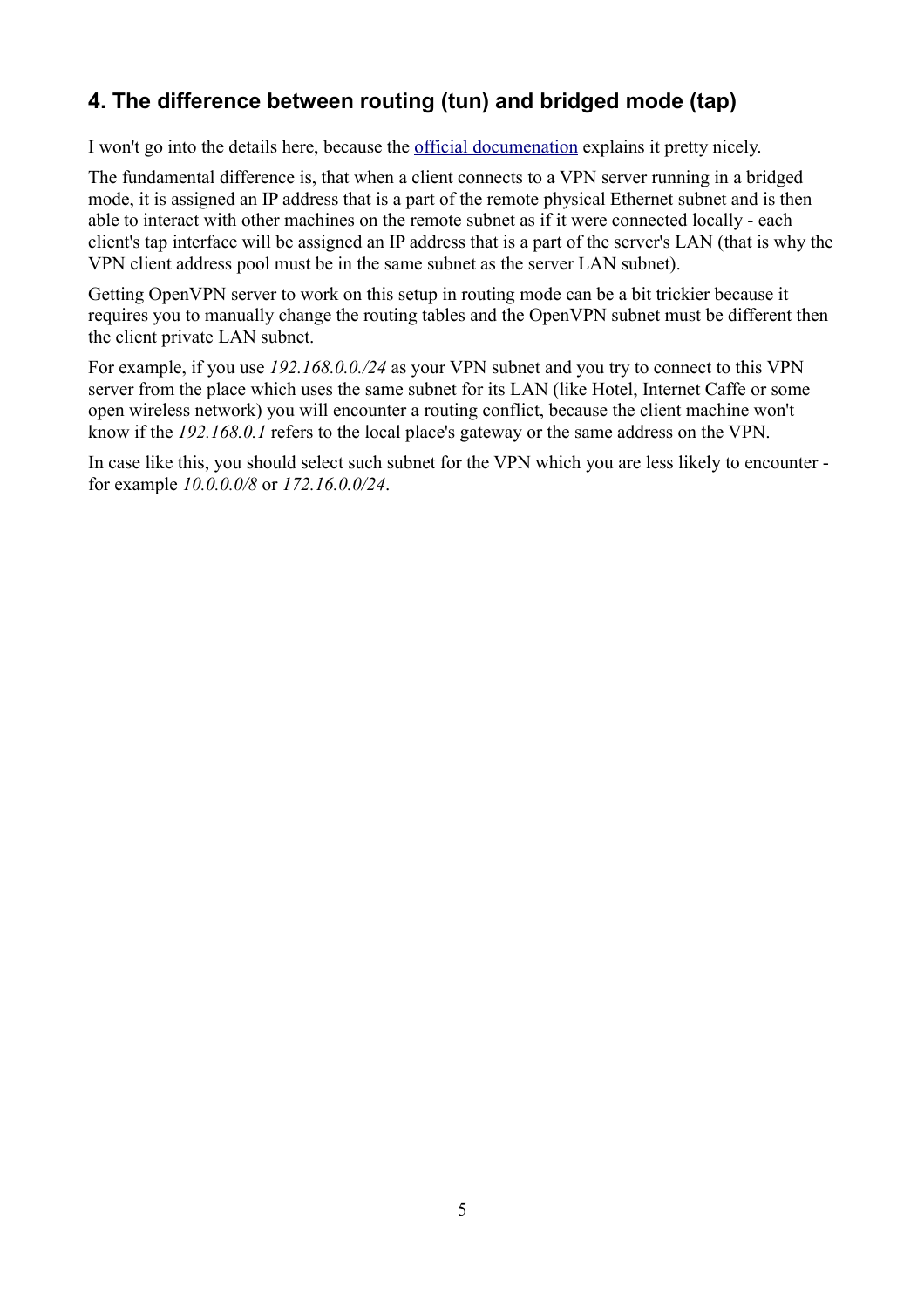## **5. Step 1: Installing the OpenVPN server**

First thing you need to do is to install the OpenVPN server. You could download the source from the openvpn.org and compile it by yourself or you could just use the FreeBSD port (that is what I will do).

#### *cd /usr/ports/security/openvpn-devel/ && make install clean*

Once the port has been compiled and installed, we need to create a directory for storing certificates, keys and two scripts which are executed when the OpenVPN server is started (start script which creates the bridge interface and bridges the two interfaces) and stopped (stop script removes the bridge between the interfaces and deletes the bridge interface).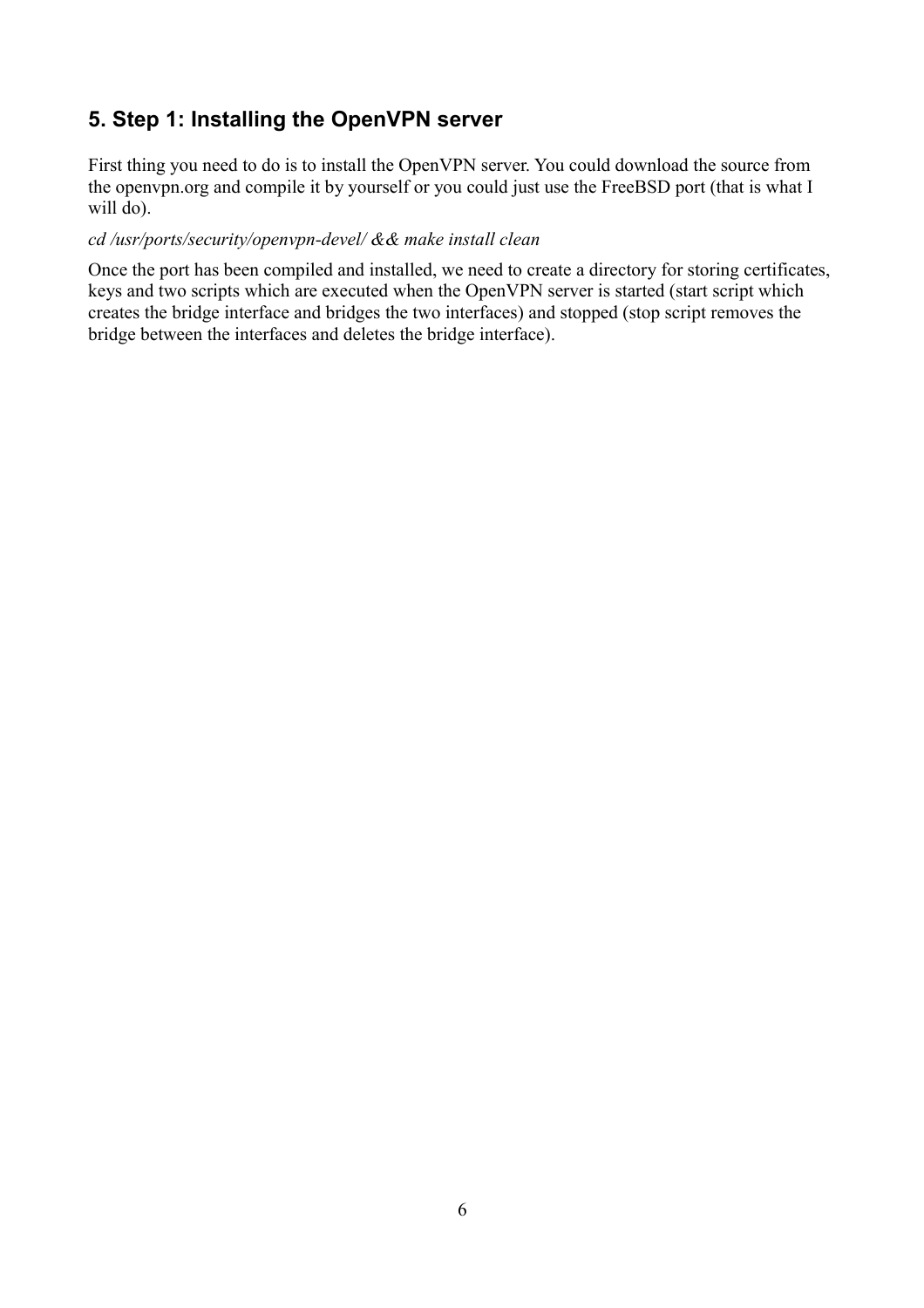## **6. Step 2: Configuring the server**

If you want to use the bridged mode, you must enable the IP forwarding. You can do this so by putting the following line in the */etc/rc.conf* (this is always required if you want to route packets between interfaces):

#### gateway\_enable="YES"

The setting will be activated the next time you reboot the computer. If you want changes to take the effect immediately, use the following command:

# sysctl net.inet.ip.forwarding=1

You can check if the IP forwarding was successfully enabled by executing the following command:

# sysctl -a | grep net.inet.ip.forwarding

You should receive output like this:

```
net.inet.ip.forwarding: 1
```
When the IP forwarding is enabled, you need to generate the necessary certificates and keys (master certificate authority certificate and key, server certificate and key and client certificates and keys).

I won't describe this here, because the process is pretty straight-forward and well described in the [openvpn.net howto.](http://openvpn.net/index.php/open-source/documentation/howto.html#pki)

You could as well use [ssl-admin](http://www.freshports.org/security/ssl-admin/) port / package which makes generating the necessary certificate and key files and exporting them for OpenVPN even easier.

When you have generated the necessary files, you need to copy them to the OpenVPN config directory - */usr/local/etc/openvpn*.

Now we need to create the server config file, which should be named *server.conf* and located in */usr/local/etc/openvpn/*: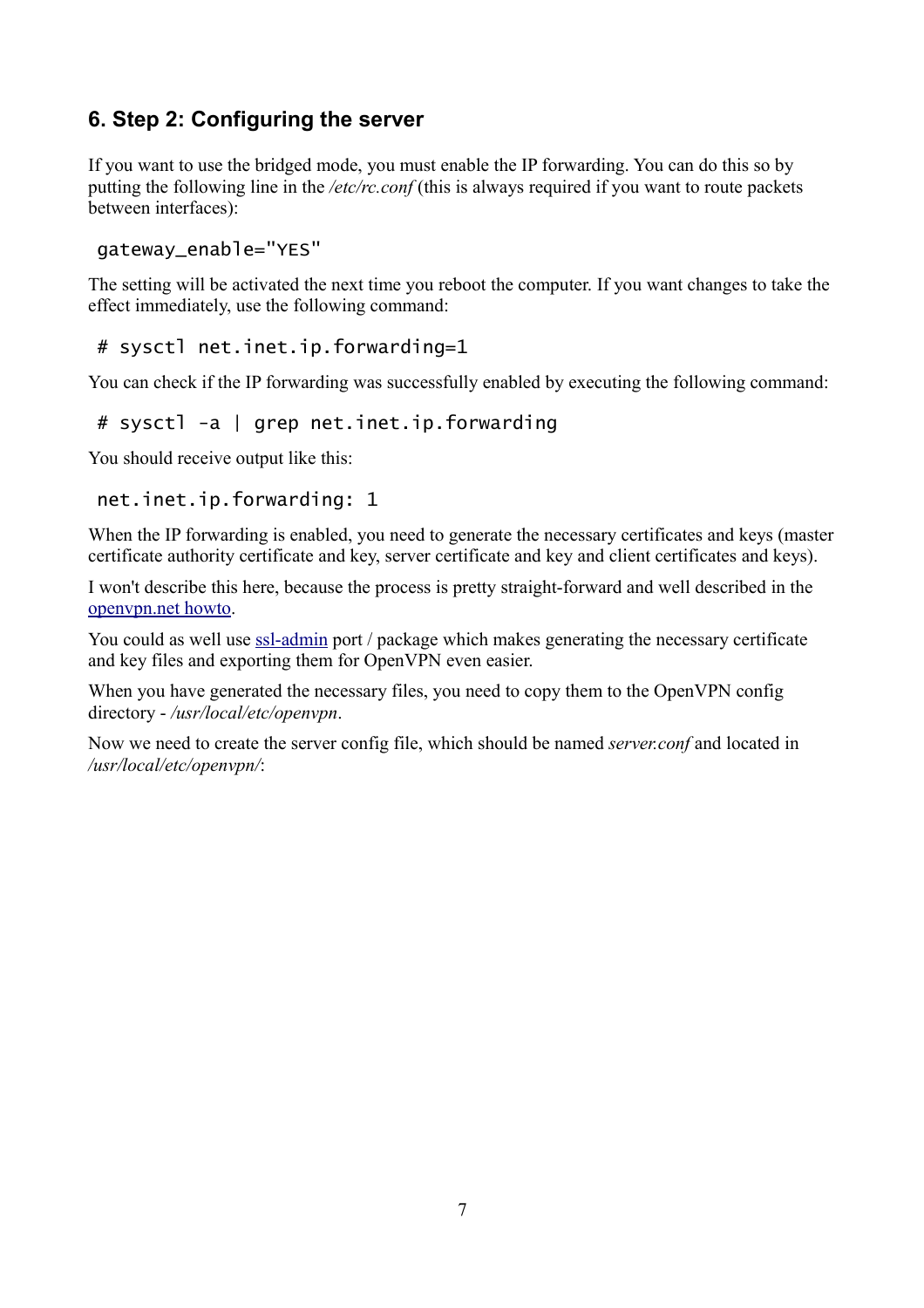```
up /usr/local/etc/openvpn/up.sh
down /usr/local/etc/openvpn/down.sh
server-bridge 10.0.0.2 255.255.255.0 10.0.0.110 10.0.0.120
proto udp
port 22222
dev tap0
comp-lzo yes
keepalive 15 60
client-to-client
client-config-dir ccd
push "route 10.0.0.0 255.255.255.0"
push "dhcp-option DNS xxx.xxx.xxx.xxx"
push "dhcp-option DNS yyy.yyy.yyy.yyy"
push "dhcp-option WINS zzz.zzz.zzz.zzz"
push "redirect-gateway def1"
ca /usr/local/etc/openvpn/ca.crt
dh /usr/local/etc/openvpn/dh1024.pem
cert /usr/local/etc/openvpn/server.crt
key /usr/local/etc/openvpn/server.key
log /var/log/openvpn.log
status-version 2
status status.log
verb 3
```
Here is an explanation of parameters which I consider important:

- up location of the shell script which is executed when the server is started
- down location of the shell script which is executed when the server is stopped
- server-bridge <local IP address> <vpn client address pool start> <vpn client address pool end>
	- local IP address local IP address of the server
	- vpn client address pool start the first IP address which is assigned to VPN clients
	- vpn client address pool end the last IP address which is assigned to VPN clients
- proto protocol, in our case UDP (TCP is also an option)
- port listening port for the server

mute 20

- dev which device to use (tap bridged mode, tun routing mode)
- comp-lzo enable / disable LZO compression (LZO compression can save some bandwidth if you are transferring mostly text). If you don't want to force the compression, "adaptive" is also an option.
- client-to-client if enabled, OpenVPN will internally route client-to-client traffic rather than push all the client-originating traffic to the TAP interface and client will see the other clients which are currently connected.
- client-config-dir <directory> directory where the client specific config files are located (config file should have the same name as the client's X509 common name - the parameter which you specify when creating the client key file). This is useful if you want to set clientspecific configuration or push some specific client rules like routes or DNS servers.
- push some special options which are pushed to the client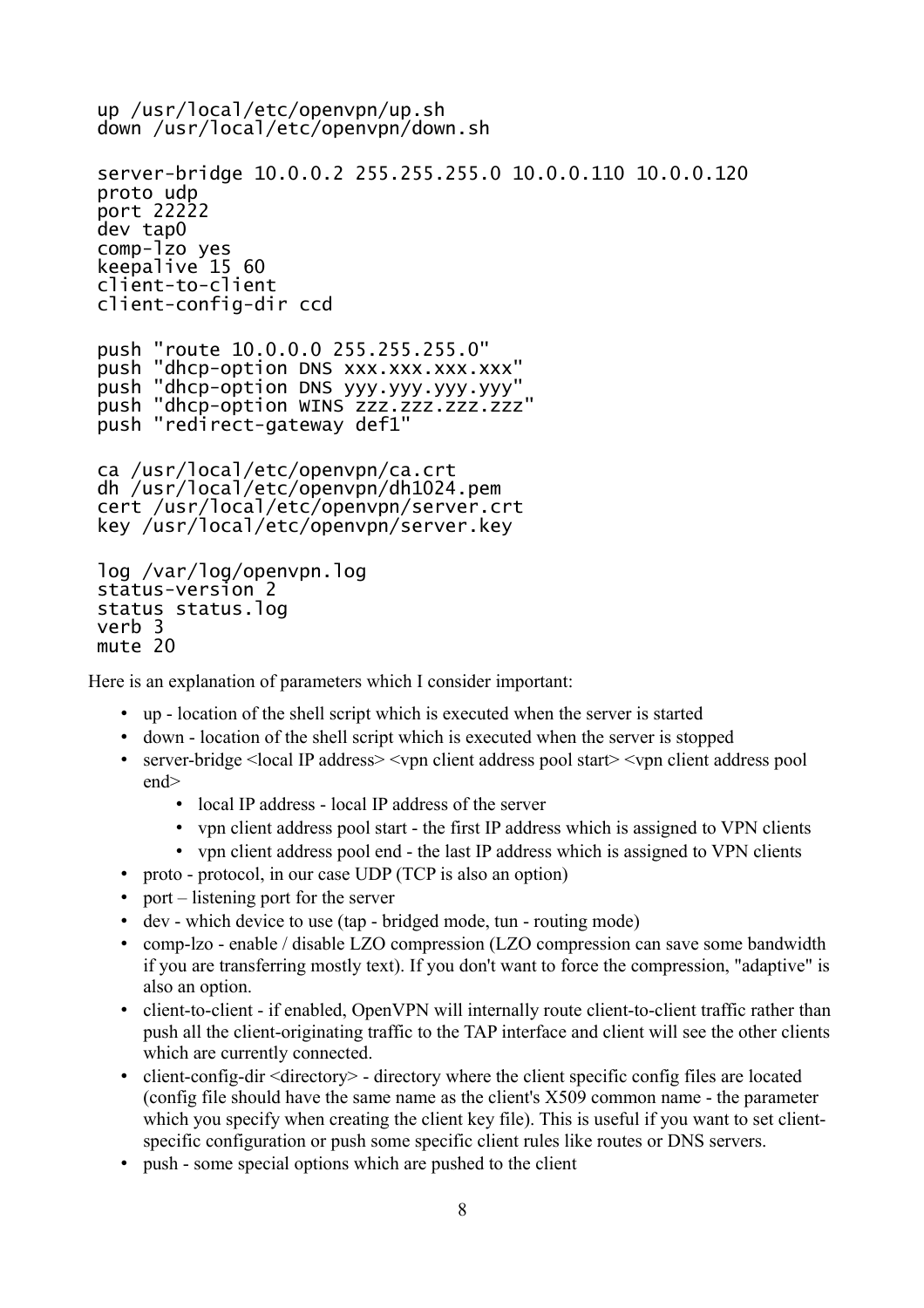- push "route  $10.0.0$   $0.255.255.255.0$ " this rule must be pushed to the client, so everything in this subnet is accessible throught the VPN
- push "dhcp-option DNS xxx.xxx.xxx.xxx" IP address of the first DNS server
- push "dhcp-option DNS yyy.yyy.yyy.yyy" IP address of the second DNS server
- push "dhcp-option WINS zzz.zzz.zzz.zzz" IP address of the WINS server
- push "redirect-gateway def1" if this rule is pushed to the client, it will cause all the outgoing IP traffic to be routed over the VPN (by default, only the traffic from and to OpenVPN server site will pass over the VPN - web browsing and other traffic is not routed over VPN and uses the client's default connection)
- ca location of the master certificate authority certificate
- dh Diffie Hellman parameters file location
- cert server certificate file location
- key server key file location
- log location of the log file
- status <filename> file which keeps a log of OpenVPN status
- verb  $\leq$  number $\geq$  log verbosity (if you encounter problems, bump the value up to 9. For normal operation 3 should give you just enough information and not pollute the log file too much)
- mute  $\leq$  mute  $\leq$  this limits the repetitive logging of similar messages

*Note: VPN client address range should be outside of the local DHCP server IP address range.*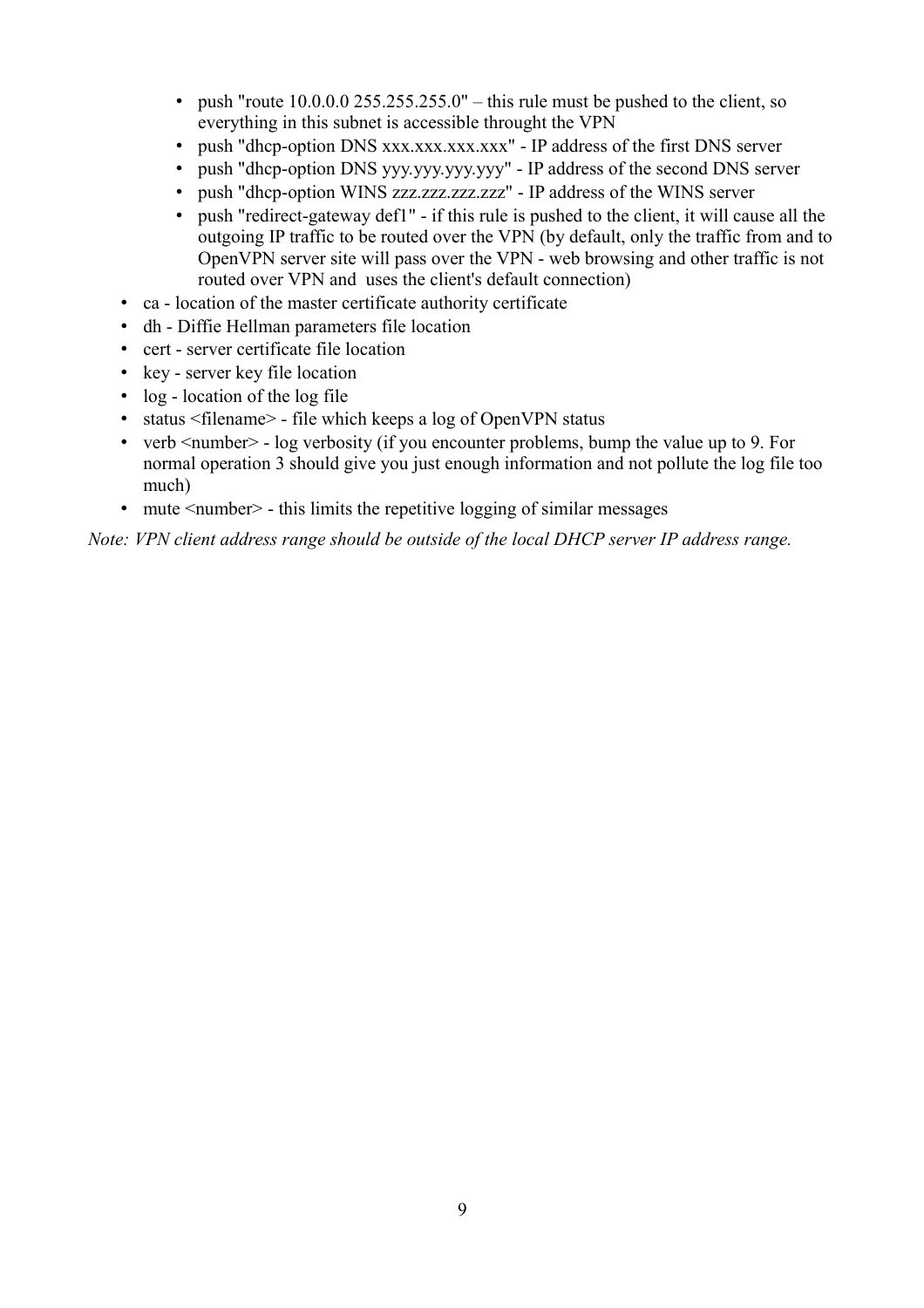### **7. Step 3. Up and down scripts**

Only thing left to do server-side wise is to create the up and down scripts which are executed when the server is started or stopped.

#### **/usr/local/etc/openvpn/up.sh:**

#!/bin/sh /sbin/ifconfig bridge0 create /sbin/ifconfig bridge0 addm bge0 addm \$dev up /sbin/ifconfig \$dev up

**/usr/local/etc/openvpn/down.sh:**

#!/bin/sh /sbin/ifconfig bridge0 deletem \$dev /sbin/ifconfig bridge0 destroy /sbin/ifconfig \$dev destroy

Note: \$dev is the first command line argument which is passed to this script by OpenSVN server interface name (in our case, this will be **tap0**).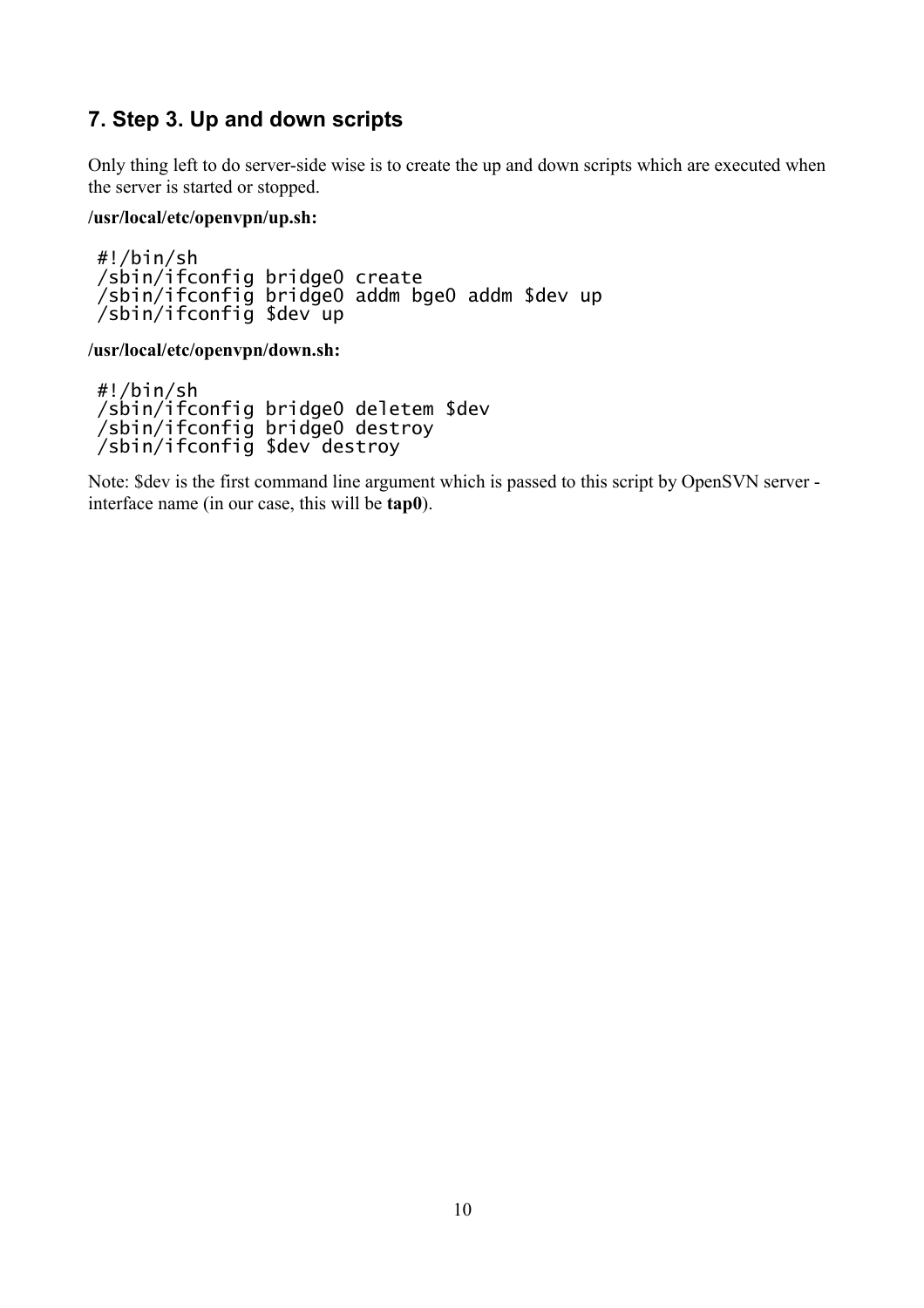### **8. Step 4: Example client config file**

Here is an example client config file, which you could use with this server configuration:

```
script-security 3
client
tls-client
dev tap
proto udp
remote <YOUR SERVER IP> 55555
resolv-retry infinite
nobind
persist-key
persist-tun
ca C:\\private\\ca.crt
cert C:\\private\client1-laptop.crt
key C:\\private\\client1-laptop.key
ns-cert-type server
cipher BF-CBC
comp-lzo
verb 3
```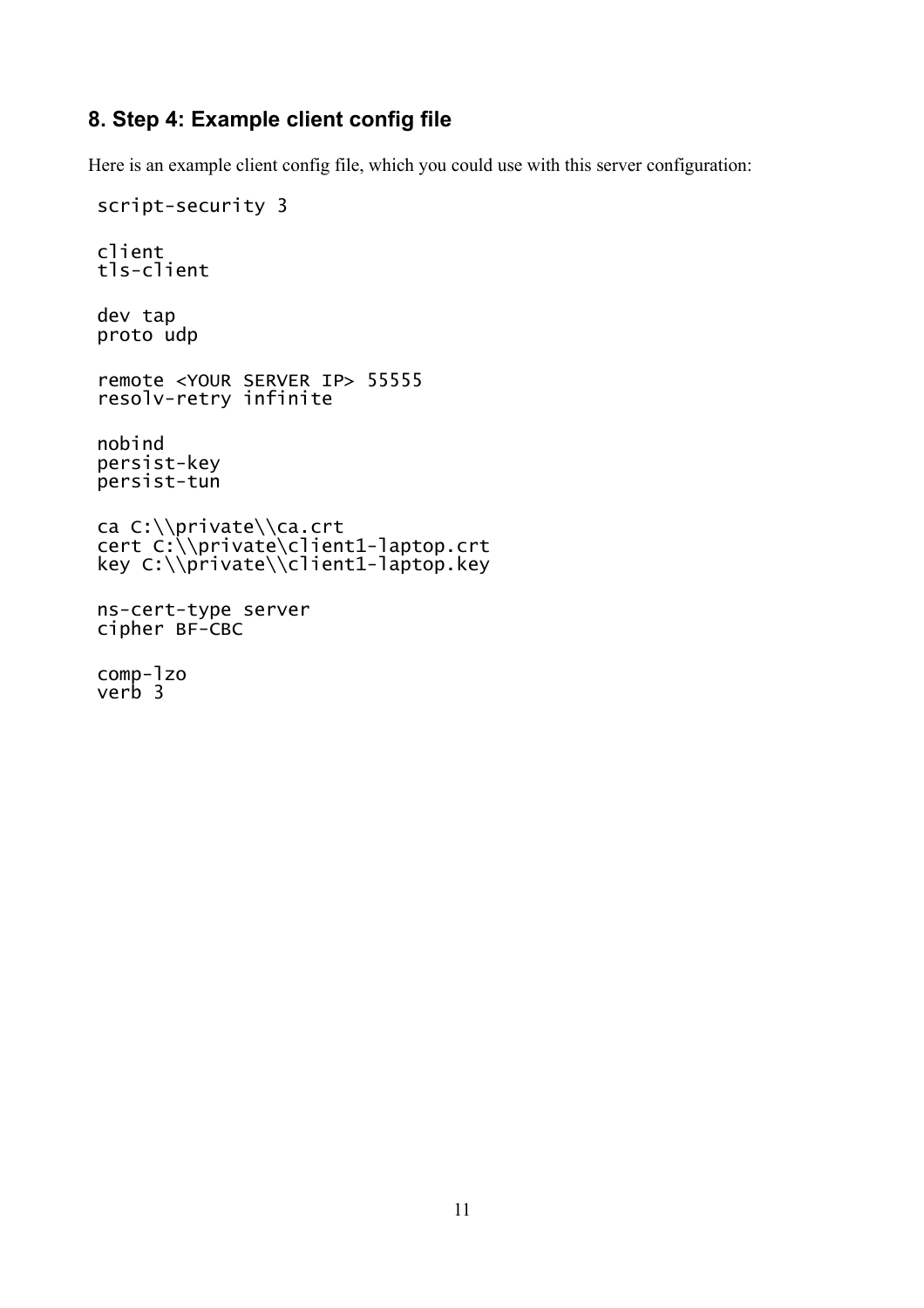## **9. Step 6. Auto starting the OpenVPN server on boot:**

If you want OpenVPN server to be automatically started when the server is booted, you need to put the following lines in the */etc/rc.conf* file:

```
openvpn_enable="YES"
openvpn_configfile="/usr/local/etc/openvpn/server.conf"
openvpn_flags="--script-security 3"
openvpn_if="tap"
```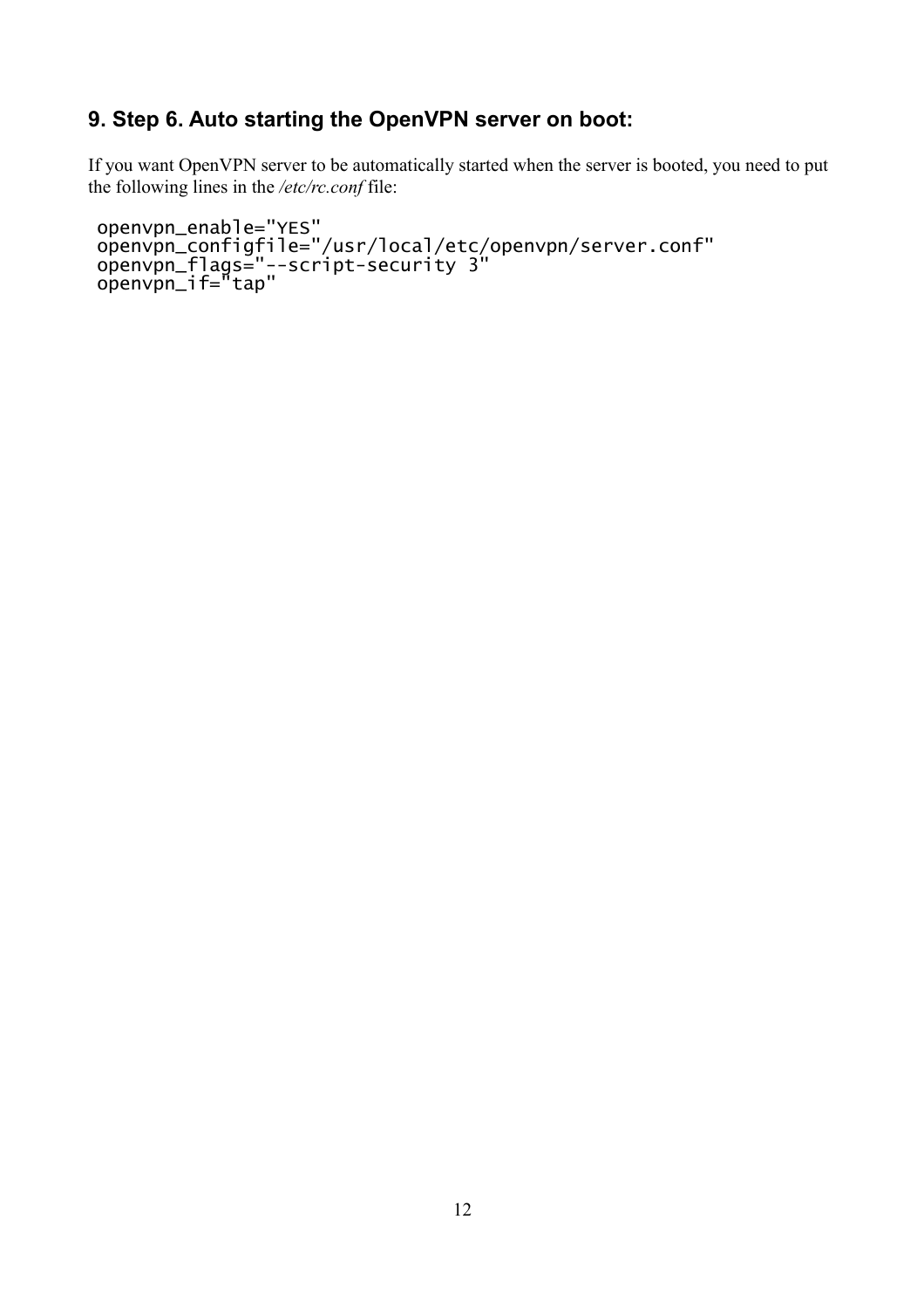### **10. Step 7: Configuring the firewall (ipfw):**

If you don't use ipfw you can skip this step, but if you don't use firewall at all, you should install one.

For the OpenVPN server to work, we need to configure our firewall so it allows traffic to pass between the bridged interfaces and open the UDP port for remote connections.

# ipfw -q add allow all from any to any via bge0 # ipfw -q add allow all from any to any via bridge0 # ipfw -q add allow all from any to any via tap0 # ipfw -q add allow udp from any to 10.0.0.2 22222 setup